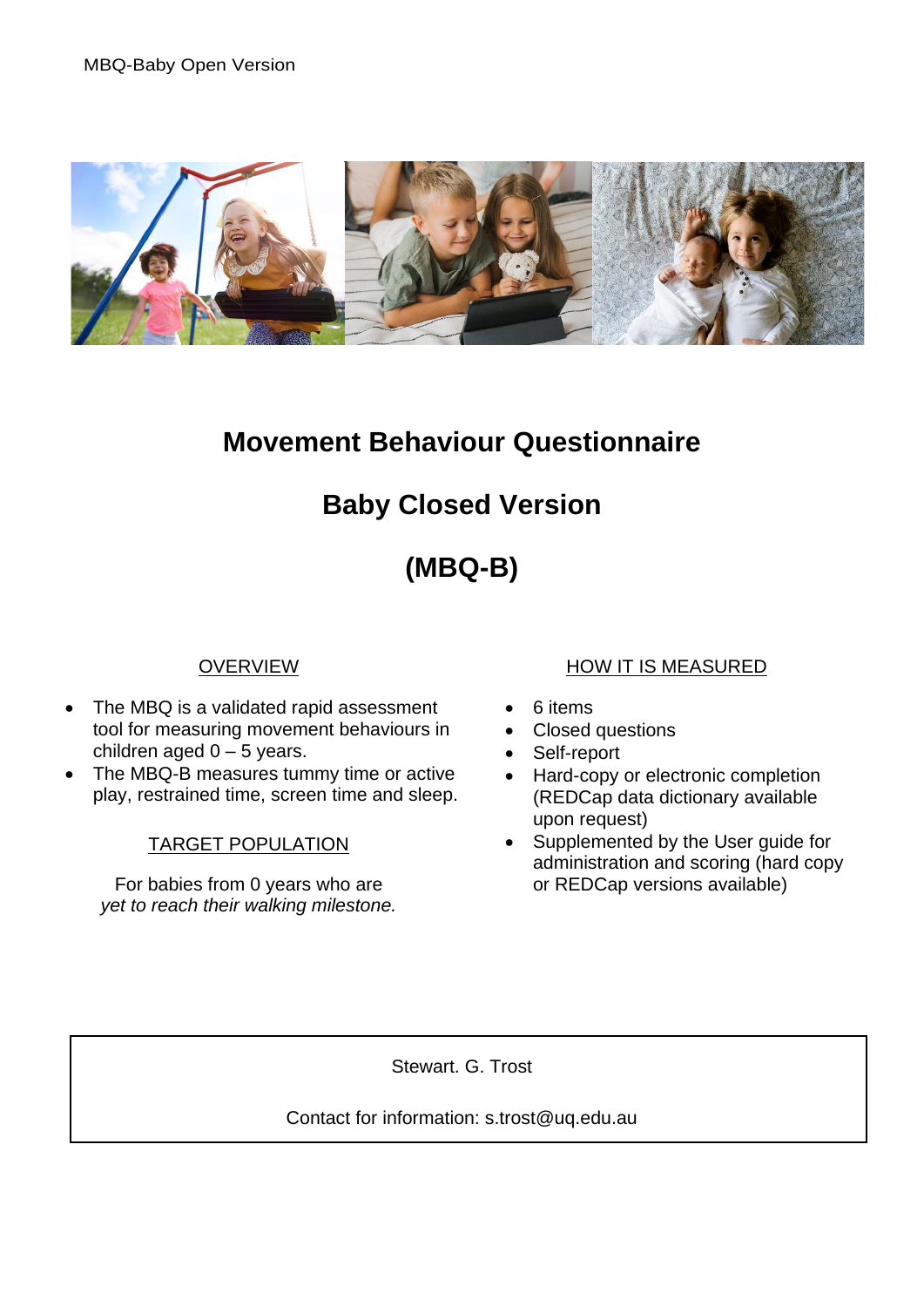Date:  $\frac{1}{2}$  /  $\frac{1}{2}$ 

# **Movement Behaviour Questionnaire (MBQ-B)**

### **DIRECTIONS**

This survey will ask you questions about your baby's movement behaviours (activity, screen time, and sleep) on a typical day.

A typical day is a day when your baby does things they normally do.

Please respond to all the questions as best as you can.

How old is your baby?

 $\bigcirc$  0 – 3 months [1]

 $\bigcirc$  4 – 11 months [2]

◯ 12 months or older [3]

This section is about your baby's tummy time and active play

Does your baby roll?

 $\bigcirc$  Yes [1] – skip Q1A and Q1B and answer question Q2.

 $\bigcirc$  No [0] – answer Q1A and Q1B and skip Q2.

**Q1A.** This question is about the times when your baby is awake and placed on their tummy for playtime while you are watching them.

Thinking about the past week, how many times EACH DAY did you usually place your baby on their tummy for play?

- $\bigcirc$  0
- $\bigcap$  1
- $\bigcap 2$
- $\bigcirc$  3  $\bigcirc$  4
- $\bigcirc$  5
- $\bigcirc$  6
- $\bigcirc$  7
- $\bigcap$  8
- $\bigcirc$  9
- $\bigcirc$  10

**Q1B.** How long did each tummy time usually last?

```
\bigcirc Less than 5 min [1]
```

```
\bigcirc 5 – 10 min [2]
\bigcirc 11 – 15 min [3]
```
- $\bigcirc$  16 20 min [4]
- $\bigcirc$  21 25 min [5]
- $\bigcirc$  26 30 min [6]
- $\bigcirc$  More than 30 min [7]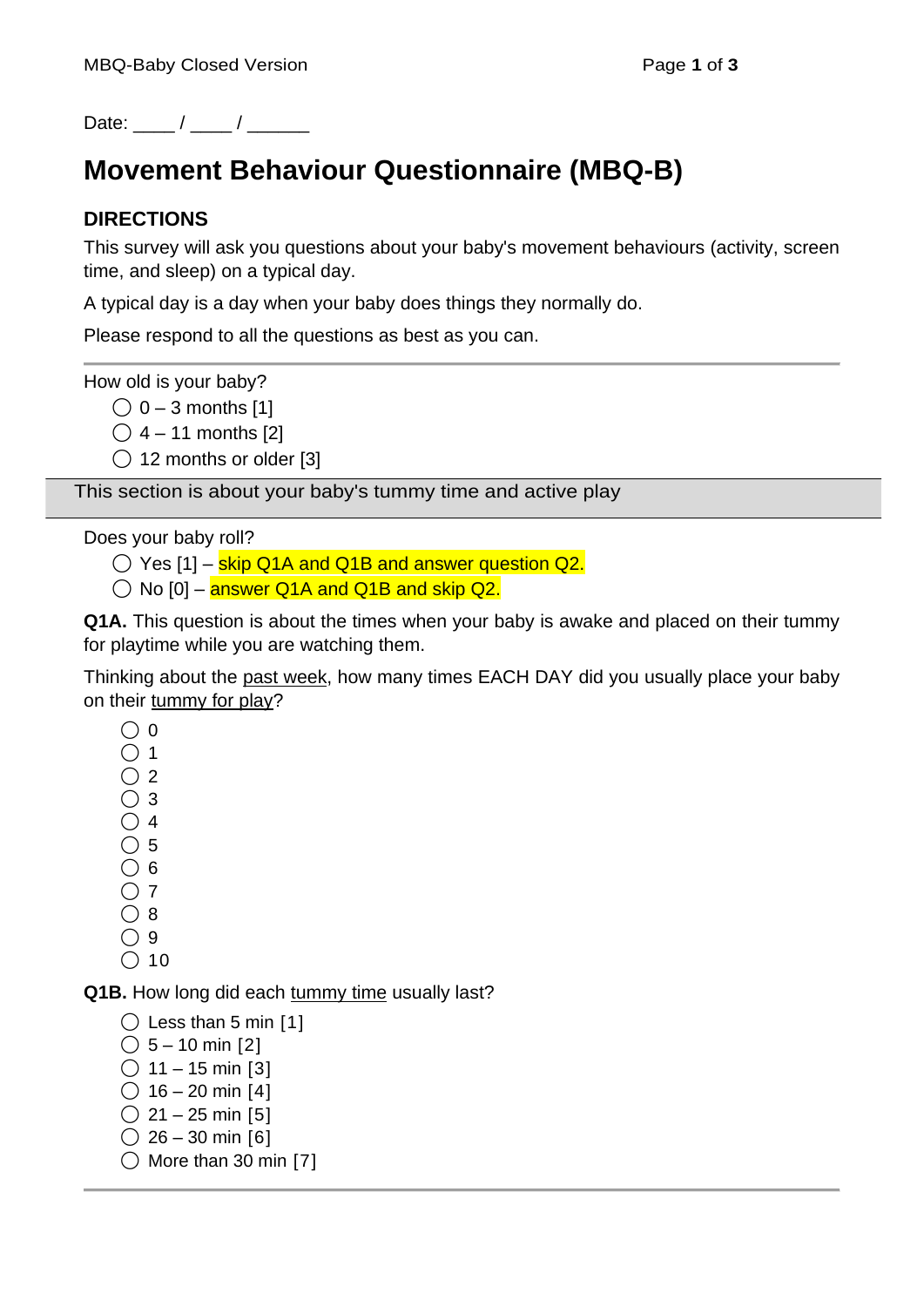**Q2.** Thinking about the past week, on a TYPICAL DAY, how much time in total did you do some active play with your baby? *Active play could be crawling on the floor with your baby, rolling around the floor with your baby, playing at the park, dancing with your baby, chasing your baby.*

- $\bigcirc$  0 min per day [0]
- ◯ Between 1 and 15 min per day [1]
- $\bigcirc$  Between 15 and 30 min per day [2]
- $\bigcirc$  Between 30 and 60 min per day [3]
- $\bigcirc$  Between 1 and 1½ hrs per day [4]
- $\bigcirc$  Between 1½ and 2 hrs per day [5]
- $\bigcirc$  More than 2 hrs per day [6]

This section is about your baby's restrained time (e.g., pram/stroller, highchair, or baby carrier)

**Q3A.** Thinking about the past week, on a TYPICAL DAY, how many times did you place your baby in a baby carrier or sling, car seat or capsule, stroller or pram, highchair, bouncer, jolly jumper or play pen?

- $\bigcap$  0
- $\bigcap$  1
- $\bigcirc$  2
- $\bigcirc$  3
- $\bigcirc$  4
- $\bigcirc$  5
- $\bigcirc$  6  $\bigcap$  7
- $\bigcirc$  8
- $\bigcirc$  9
- $\bigcirc$  10

**Q3B.** When your baby was in one of those devices, how long were they usually in it?

- $\bigcirc$  Less than 15 min per day [1]
- $\bigcirc$  Between 15 and 30 min per day [2]
- $\bigcirc$  Between 30 and 45 min per day [3]
- $\bigcirc$  Between 45 and 60 min per day [4]
- $\bigcirc$  Between 1 and 1½ hrs per day [5]
- $\bigcirc$  Between 1½ and 2 hrs per day [6]
- $\bigcirc$  More than 2 hrs per day [7]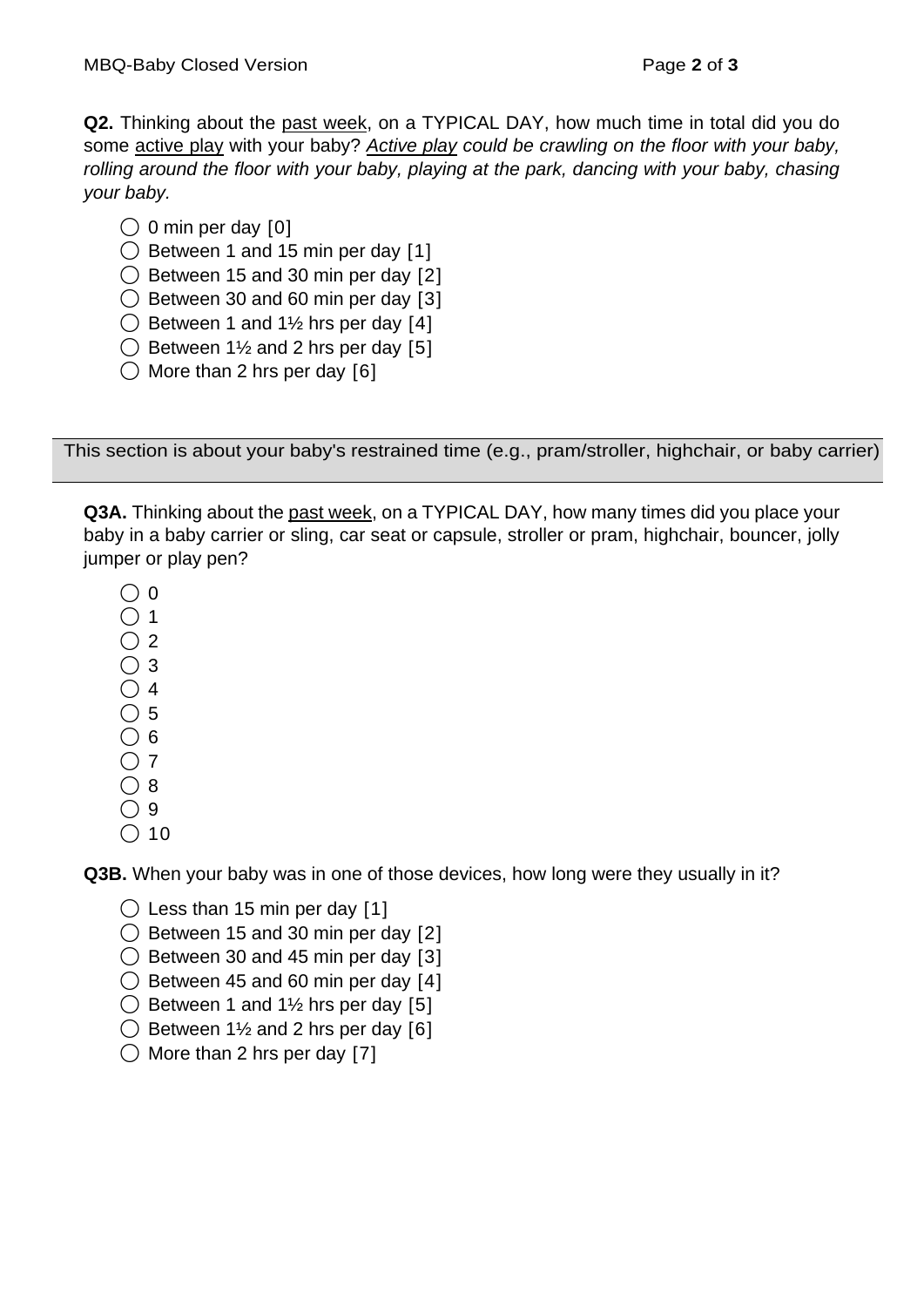This section is about your baby's screen time

**Q4.** Thinking about the past week, on a TYPICAL DAY, how much time did your baby spend watching television programs, videos/internet clips or movies on a television, computer or portable/mobile device such as iPad, tablet or smartphone?

- $\bigcirc$  0 min per day [0]
- $\bigcirc$  Between 1 and 15 min per day [1]

 $\bigcirc$  Between 15 and 30 min per day [2]

 $\bigcirc$  Between 30 and 60 min per day [3]

- $\bigcirc$  Between 1 and 1½ hrs per day [4]
- $\bigcirc$  Between 1½ and 2 hrs per day [5]
- $\bigcirc$  More than 2 hrs per day [6]

**Q5** Thinking about the past week, on a TYPICAL DAY, how much time did your baby spend playing games, looking at photos, or video chatting (e.g. FaceTime, Zoom, Skype) on a screen-based device such as a computer or laptop, video game console, iPad, tablet, or smartphone?

- $\bigcirc$  0 min per day [0]
- ◯ Between 1 and 15 min per day [1]
- $\bigcirc$  Between 15 and 30 min per day [2]
- $\bigcirc$  Between 30 and 60 min per day [3]
- $\bigcirc$  Between 1 and 1½ hrs per day [4]
- $\bigcirc$  Between 1½ and 2 hrs per day [5]
- $\bigcirc$  More than 2 hrs per day [6]

This section is about your baby's sleep

**Q6.** Thinking about the past week, on a TYPICAL NIGHT, how much time did your baby sleep in total during the night?

- $\bigcirc$  Less than 6 hrs per night [1]
- $\bigcirc$  Between 6 and 8 hrs per night [2]
- $\bigcirc$  Between 8 and 10 hrs per night [3]
- $\bigcirc$  Between 10 and 12 hrs per night [4]
- ◯ Between 12 and 14 hrs per night [5]
- $\bigcirc$  More than 14 hrs per night [6]

**Q7.** Thinking about the past week, on a TYPICAL DAY, how much time did your baby sleep in total during the day?

- $\bigcirc$  Less than 1 hr per day [1]
- ◯ Between 1 and 2 hrs per day [2]
- $\bigcirc$  Between 2 and 3 hrs per day [3]
- $\bigcirc$  Between 3 and 4 hrs per day [4]
- $\bigcirc$  More than 4 hrs per day [5]

--- Thank you for completing the MBQ ---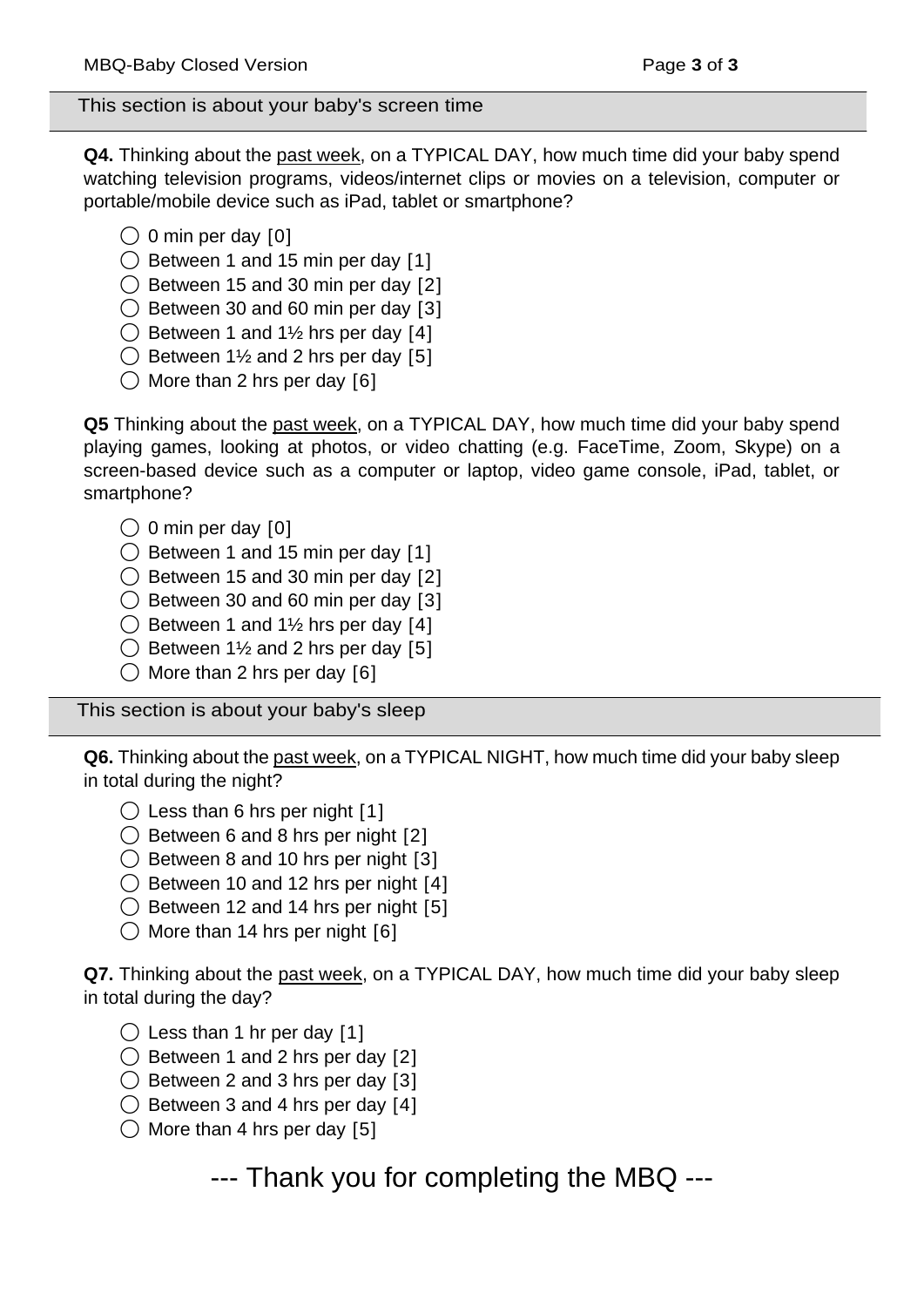# **Calculation of outcome variables**

| <b>Outcome variable</b>                   | <b>Calculation</b>                                                                                     |  |
|-------------------------------------------|--------------------------------------------------------------------------------------------------------|--|
| <b>TUMMY TIME</b>                         |                                                                                                        |  |
| Usual tummy time (minutes/bout)           | Q1B: [1] = 2.5; [2] = 7.5; [3] = 12.5; [4] = 18; [5] =<br>$23$ ; [6] = 28; [7] = 30                    |  |
| Total tummy time (minutes/day)            | times (Q1A) x usual tummy time (Q1B)                                                                   |  |
| <b>ACTIVE PLAY</b>                        |                                                                                                        |  |
| Total Active Play (minutes/day)           | Q2: [0] = 0; [1] = 7.5; [2] = 22.5; [3] = 45; [4] = 75;<br>$[5] = 105; [6] = 120$                      |  |
| <b>RESTRAINED TIME</b>                    |                                                                                                        |  |
| Usual restrained time (minutes/bout)      | Q3B: $[1] = 7.5$ ; $[2] = 22.5$ ; $[3] = 37.5$ ; $[4] = 52.5$ ; $[5] =$<br>$75$ ; [6] = 105; [7] = 120 |  |
| Total restrained time (minutes/day)       | times (Q3A) x usual restrained time (Q3B)                                                              |  |
| <b>SCREEN TIME</b>                        |                                                                                                        |  |
| Non-interactive screen time (minutes/day) | $Q4: [0] = 0$ ; [1] = 7.5; [2] = 22.5; [3] = 45; [4] = 75;<br>$[5] = 105; [6] = 120$                   |  |
| Interactive screen time (minutes/day)     | Q5: [0] = 0; [1] = 7.5; [2] = 22.5; [3] = 45; [4] = 75;<br>$[5] = 105; [6] = 120$                      |  |
| Total screen time (minutes/day)           | Non-interactive screen time + Interactive screen<br>time                                               |  |
| <b>SLEEP</b>                              |                                                                                                        |  |
| Night sleep (minutes)                     | $Q6: [1] = 300; [2] = 420; [3] = 540; [4] = 660; [5] =$<br>$780; [6] = 840$                            |  |
| Day sleep (minutes)                       | $Q7: [1] = 30; [2] = 90; [3] = 150; [4] = 210; [5] = 240$                                              |  |
| Total sleep (minutes per 24 hours)        | Night Sleep + Day Sleep                                                                                |  |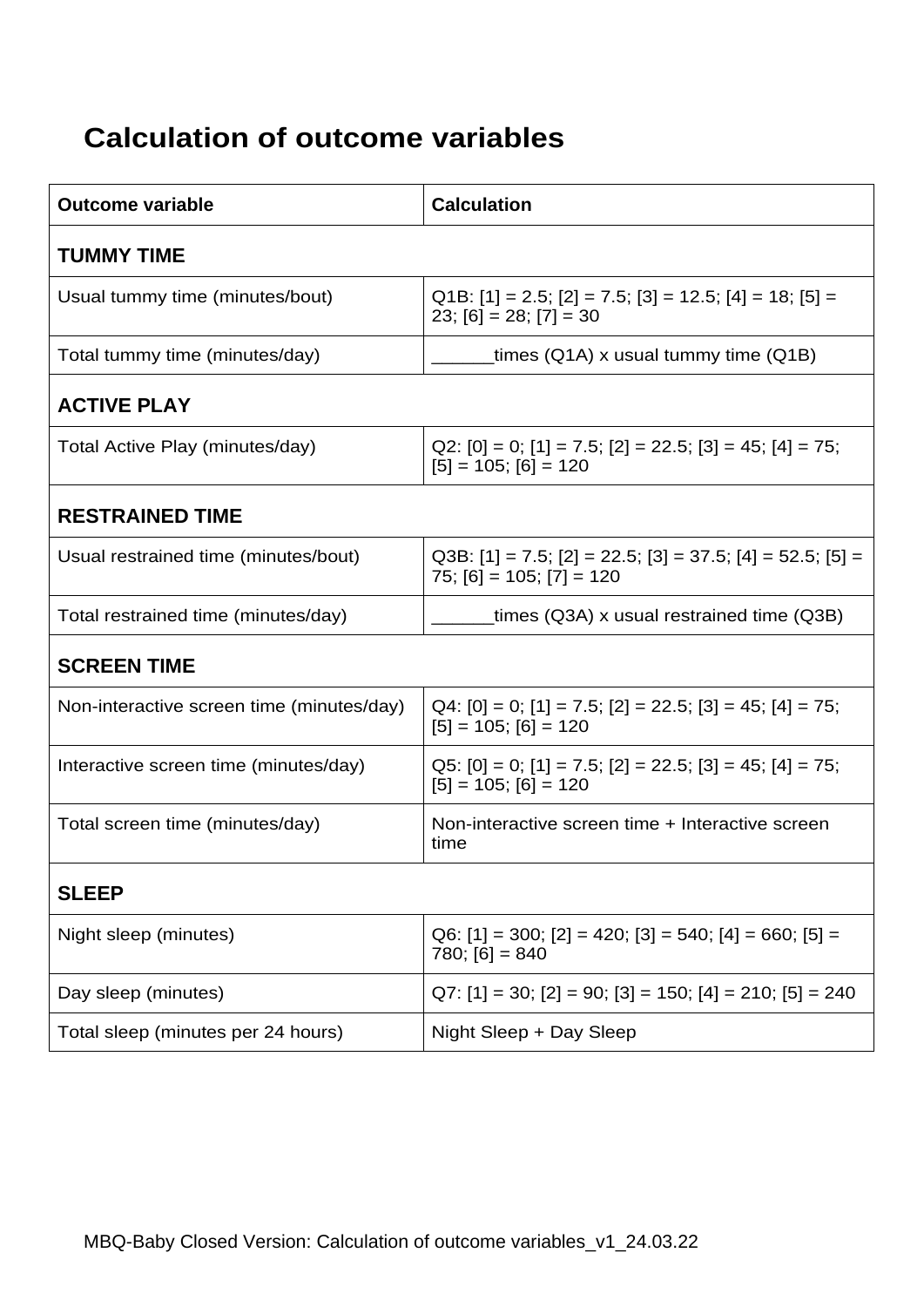### **Truncation of extreme values**

Implausible or extreme values for the following outcome variables are truncated (that is recoded) to the value equivalent of the 95th percentile from the validation study dataset.

| ∣ Outcome variable    | <b>Truncated value</b> |
|-----------------------|------------------------|
| Total tummy time      | 180 minutes per day    |
| Total restrained time | 360 minutes per day    |

### **Adherence to Guidelines**

### **Physical Activity**

Tummy time (for babies who are yet to roll) – at least 30 minutes of tummy time per day.

Active Play (for babies who can roll) – at least 30 minutes of active play per day.

### **Restrained Time**

Not more than 60 minutes (1 hour) at a time of restrained time (such as in a stroller, car seat or highchair).

### **Screen time**

No screen time for babies/children under 2 years.

### **Sleep**

Age  $= 0 - 3$  months: At least 840 minutes (14 hours) per day.

Age  $= 4 - 11$  months: At least 720 minutes (12 hours) per day.

Age = 12 months or older: At least 660 minutes (11 hours) per day.

#### **24-hour movement guidelines**

**For babies who are yet to roll:** meets all 3 guidelines for tummy time, screen time and sleep.

**For babies who can roll** meets all 3 guidelines for active play, screen time and sleep.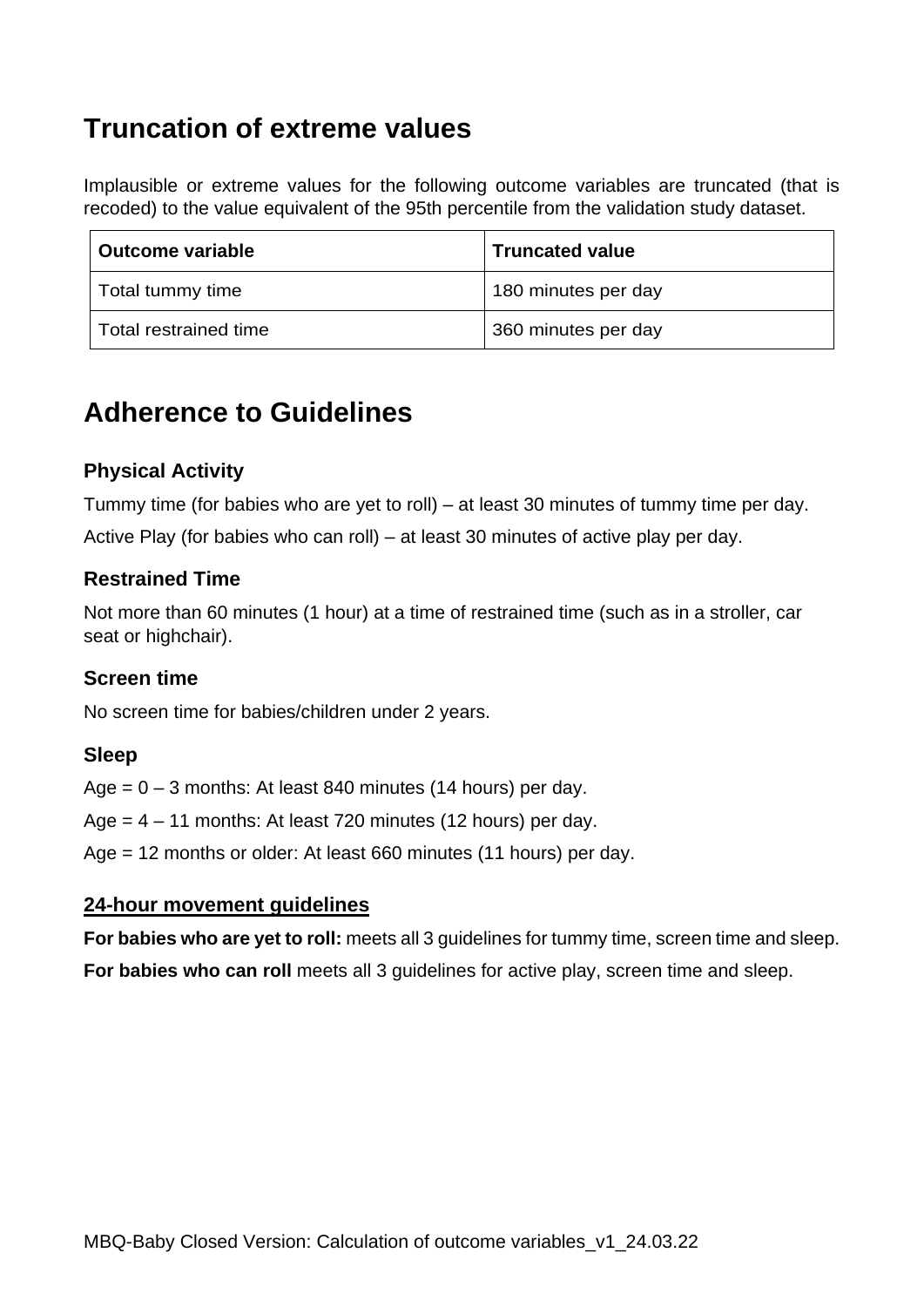## **MBQ Index**

| <b>MBQ Index variable</b>         | <b>Calculation</b>                                                                                                                                                                                                                                                                                                                                                                                  |  |
|-----------------------------------|-----------------------------------------------------------------------------------------------------------------------------------------------------------------------------------------------------------------------------------------------------------------------------------------------------------------------------------------------------------------------------------------------------|--|
| <b>TUMMY TIME AND ACTIVE PLAY</b> |                                                                                                                                                                                                                                                                                                                                                                                                     |  |
| Tummy time index                  | IF 'Total tummy time' > 40,<br>Tummy time index = $100$<br>IF 'Total tummy time' <= 40,<br>Tummy time index $=$<br>('Total tummy time' /40) x 100                                                                                                                                                                                                                                                   |  |
| <b>Active Play index</b>          | IF 'Total Active Play' > 40,<br>Active Play index = $100$<br>IF 'Total Active Play' <= 40,<br>Active Play index $=$<br>('Total Active Play' /40) x 100                                                                                                                                                                                                                                              |  |
| <b>RESTRAINED TIME</b>            |                                                                                                                                                                                                                                                                                                                                                                                                     |  |
| Restrained time index             | IF $Q3B = 1$ , Restrained time index = 100<br>IF $Q3B = 2$ , Restrained time index = 95<br>IF $Q3B = 3$ , Restrained time index = 85<br>IF $Q3B = 4$ , Restrained time index = 75<br>IF $Q3B = 5$ , Restrained time index = 50<br>IF $Q3B = 6$ , Restrained time index = 25<br>IF $Q3B = 7$ , Restrained time index = 0                                                                             |  |
| <b>SCREEN TIME</b>                |                                                                                                                                                                                                                                                                                                                                                                                                     |  |
| Non-interactive screen time index | IF $Q4 = 0$ , Non-interactive screen time index = 100<br>IF $Q4 = 1$ , Non-interactive screen time index = 75<br>IF $Q4 = 2$ , Non-interactive screen time index = 50<br>IF $Q4 = 3$ , Non-interactive screen time index = 25<br>IF $Q4 = 4$ , Non-interactive screen time index = 10<br>IF $Q4 = 5$ , Non-interactive screen time index = 5<br>IF $Q4 = 6$ , Non-interactive screen time index = 0 |  |
| Interactive screen time index     | IF $Q5 = 0$ , Interactive screen time index = 100<br>IF $Q5 = 1$ , Interactive screen time index = 75<br>IF $Q5 = 2$ , Interactive screen time index = 50<br>IF $Q5 = 3$ , Interactive screen time index = 25<br>IF $Q5 = 4$ , Interactive screen time index = 10<br>IF $Q5 = 5$ , Interactive screen time index = 5<br>IF $Q5 = 6$ , Interactive screen time index = 0                             |  |
| <b>SLEEP</b>                      |                                                                                                                                                                                                                                                                                                                                                                                                     |  |
| Sleep index raw score             | IF baby is aged 0 to 3 months [1].                                                                                                                                                                                                                                                                                                                                                                  |  |